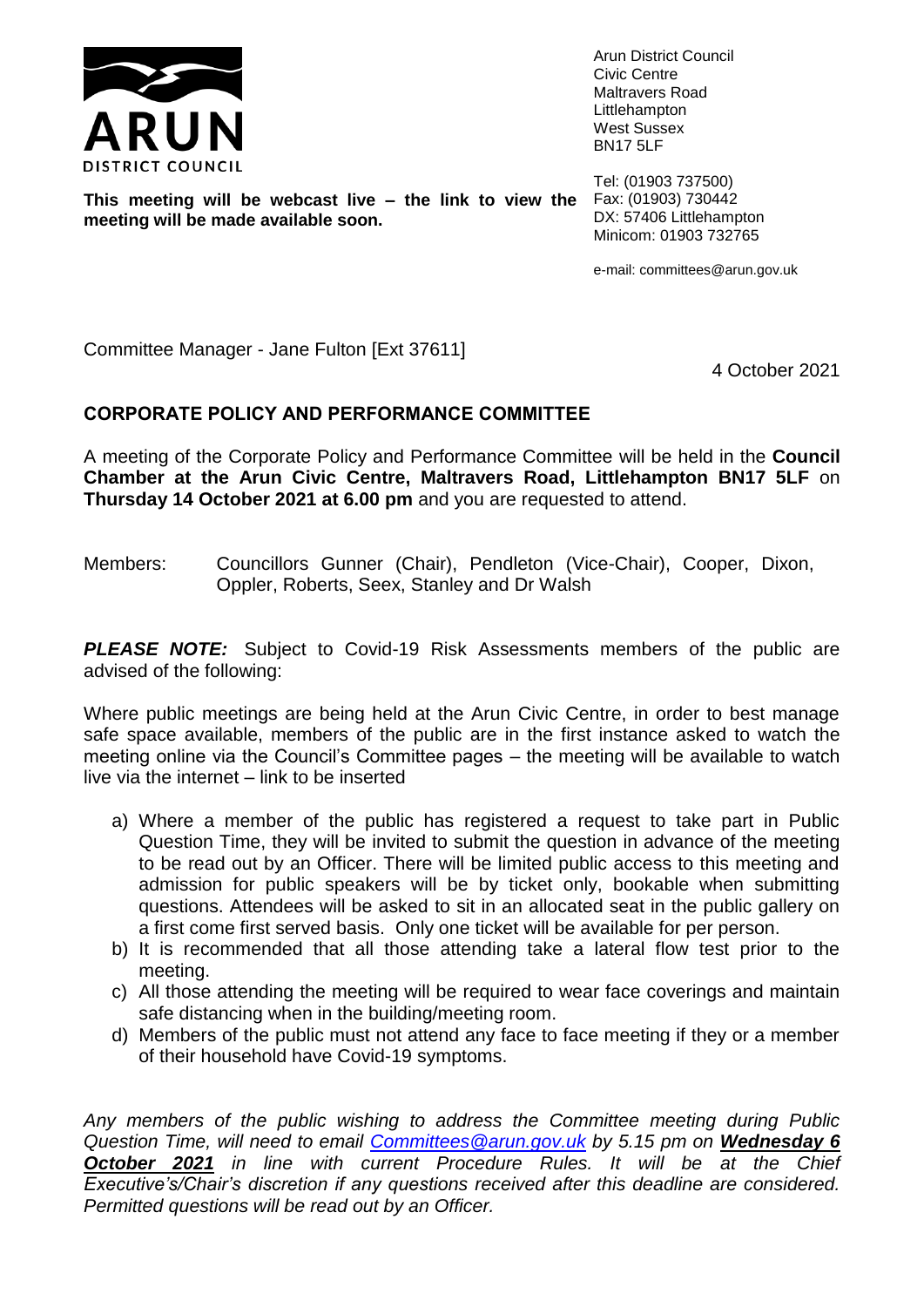*For further information on the items to be discussed, please contact: [committees@arun.gov.uk](mailto:committees@arun.gov.uk)*

# **A G E N D A**

## 1. APOLOGIES

## 2. DECLARATIONS OF INTEREST

Members and Officers are invited to make any declaration of pecuniary, personal and/or prejudicial interests that they may have in relation to items on this agenda, and are reminded that they should re-declare their interest before consideration of the items or as soon as the interest becomes apparent.

Members and Officers should make their declaration by stating:

- a) the item they have the interest in
- b) whether it is a pecuniary/personal interest and/or prejudicial interest
- c) the nature of the interest

#### 3. MINUTES (Pages 1 - 6)

The Committee will be asked to approve as a correct record the Minutes of the Corporate Policy and Performance Committee held on 1 September 2021, which are attached.

4. ITEMS NOT ON THE AGENDA THAT THE CHAIR OF THE MEETING IS OF THE OPINION SHOULD BE CONSIDERED AS A MATTER OF URGENCY BY REASON OF SPECIAL **CIRCUMSTANCES** 

#### 5. PUBLIC QUESTION TIME

To receive questions from the public (for a period of up to 15 minutes)

#### 6. DRAFT PUBLIC CONSULTATION DOCUMENT - COUNCIL VISION 2022-2026 [15 MINUTES] (Pages 7 - 14)

This report describes the process for developing Arun District Council's Council Vision for the period 2022 – 2026. It describes the internal consultation process involved in developing this document and the formal approval process which will follow public consultation.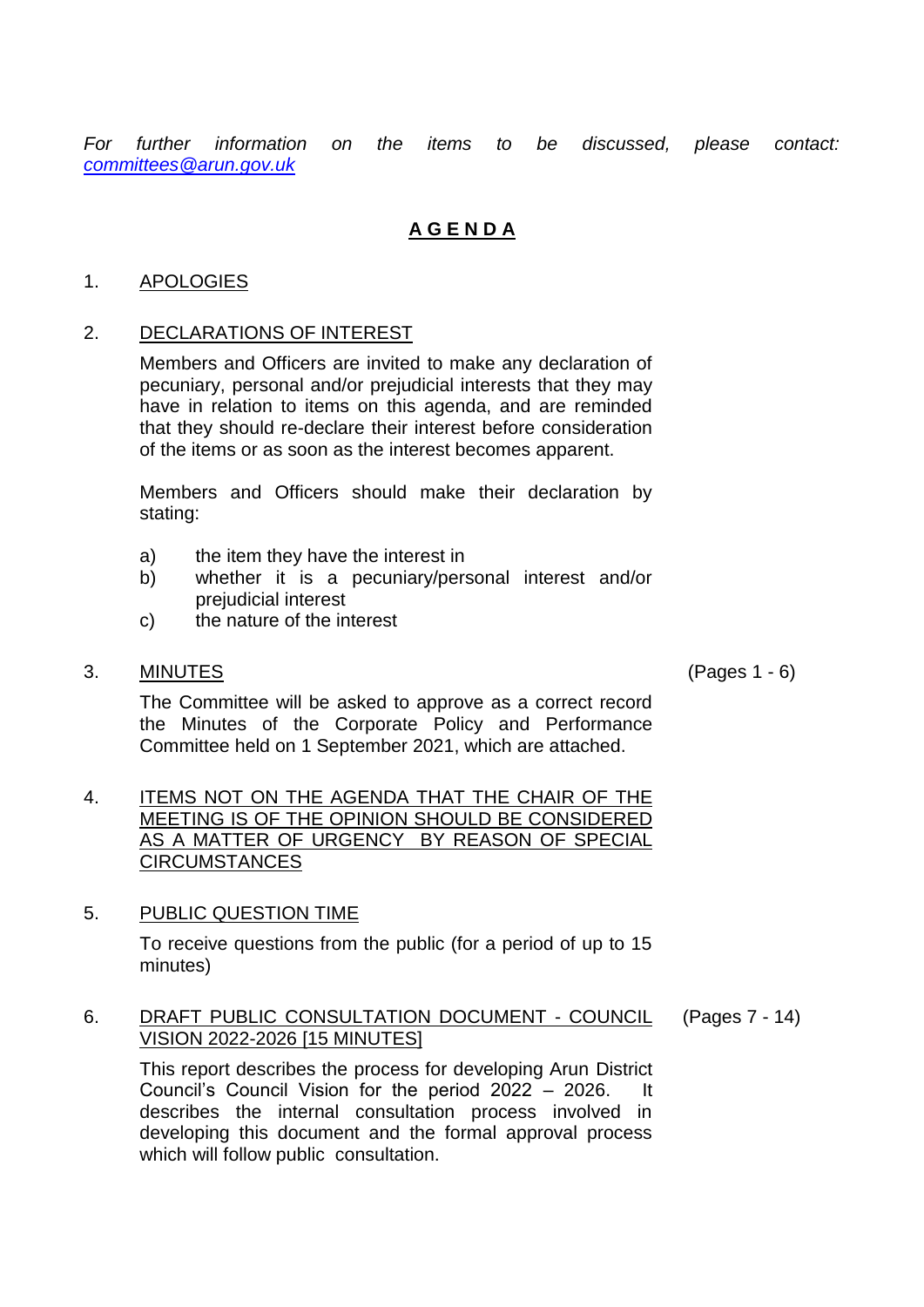## 7. CARBON REDUCTION STRATEGY [30 MINUTES] (Pages 15 - 48)

The Council declared a Climate Emergency on 15 January 2020 and set an objective to achieve carbon neutrality by 2030. A carbon audit has been undertaken by consultants to analyse the Council's carbon emissions and propose a strategy to achieve this objective. This strategy will help steer the Council in the direction to achieve Carbon Neutrality by 2030.

8. FINANCIAL PROSPECTS 2021/22 TO 2025/26 [30 MINUTES] (Pages 49 - 56)

The Council's Medium-Term Financial Strategy (MTFS) covering the period up to 2025/26 rolls forward and updates the data in the existing approved MTFS. The Strategy amends certain assumptions contained in it to reflect changes in the Council's circumstances and other issues that have a strategic bearing on the Council's financial prospects.

9. URGENT DECISIONS TAKEN BY THE CHIEF EXECUTIVE UNDER THE SCHEME OF DELEGATION IN ACCORDANCE WITH PART 4, SECTION 2, PARAGRAPH 2.23 OF THE CONSTITUTION [10 MINUTES]

In accordance with the provisions of the Officer Scheme of Delegation in the Council's Constitution, the attached Urgent Decisions have been taken by the Chief Executive and are being reported to this Committee in line with Constitutional requirements.

The two decisions relate to:

- (1) Supplementary Estimate to Cover Costs Awarded Against the Council in Appeal P/58/19/PL; and
- (2) Supplementary Estimate to Cover Costs for Defending Appeal on Land South of Barnham Station, Barnham – BN/142/20/OUT.

It was necessary for the Chief Executive to agree these two decisions which were due to be debated by Full Council on 14 July 2021. As that meeting was adjourned without concluding the business on that agenda, it was agreed that these two items [unfinished business on that agenda] could not wait until 15 September Full Council meeting and were classed as urgent.

The two decisions taken by the Chief Executive were taken having undertaken full consultation with all Political Group Leaders. The report from the Chief Executive is attached.

(Pages 57 - 58)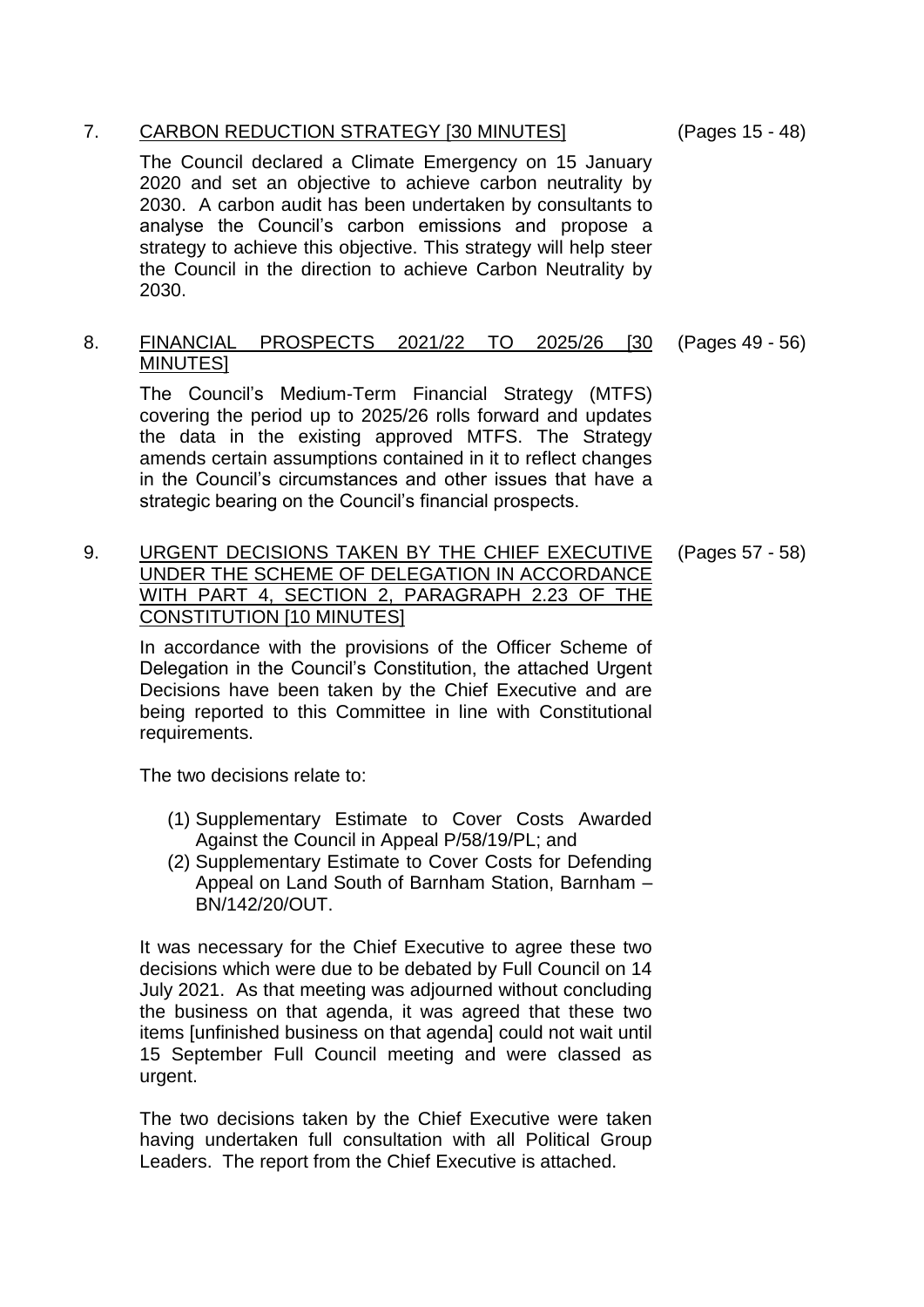## 10. MOTION REFERRED TO THE COMMITTEE FROM FULL COUNCIL [10 MINUTES]

At Full Council on 15 September 2021, the Motion set out below was referred to this Committee for consideration:

#### **Introduction**

Whilst recognising the good intentions of the Council as expressed in the Energy Efficiency strategy 2020-25, for measures such as improved insulation and energy saving measures, this Council believes that action now needs to be stepped up if we are to meet our carbon reduction targets. We recognise two major difficulties: a high level of fuel poverty in the district; and the need to understand the new and emerging technologies required to address the carbon reduction targets. However, Arun District has declared a Climate Emergency and aims to be a carbon neutral authority by 2030. That is only eight years away.

In the last few years, Arun District Council has connected 200 council homes to the gas network, and in 2020, around 80 properties had gas boilers installed under the Safe and Warm Home grants scheme. And a few weeks ago, a special meeting of the Wellbeing and Residential committee was called at very short notice to authorise a communal heating gas boiler serving 70 homes to be replaced at Bersted Green Court. This boiler was known to be reaching the end of its life and its replacement had been planned.

Gas is a fossil fuel and causes high levels of carbon dioxide emissions. As we know, the government will be phasing out the use of gas for new housing in the next few years. It is still legally possible to carry on replacing boilers until around 2030 if they are assumed to last for up to twenty years; this would tie in with the government's target of reaching carbon neutral by 2050. However, at Arun we have set a higher target and so this does not set a good precedent. In fact, this decision alone will surely prevent us being a carbon neutral council by 2030 as we intended.

#### **Motion**

This Council requires that carbon neutral alternatives are found to replace heating systems in Council owned properties, rather than replacing gas boilers with new gas boilers. There are systems available and research for alternatives to suit a variety of properties should start now, so that Arun District Council is never again in the position of having to renew a gas boiler.

**Proposer: Councillor Thurston Seconder: Councillor Walsh**